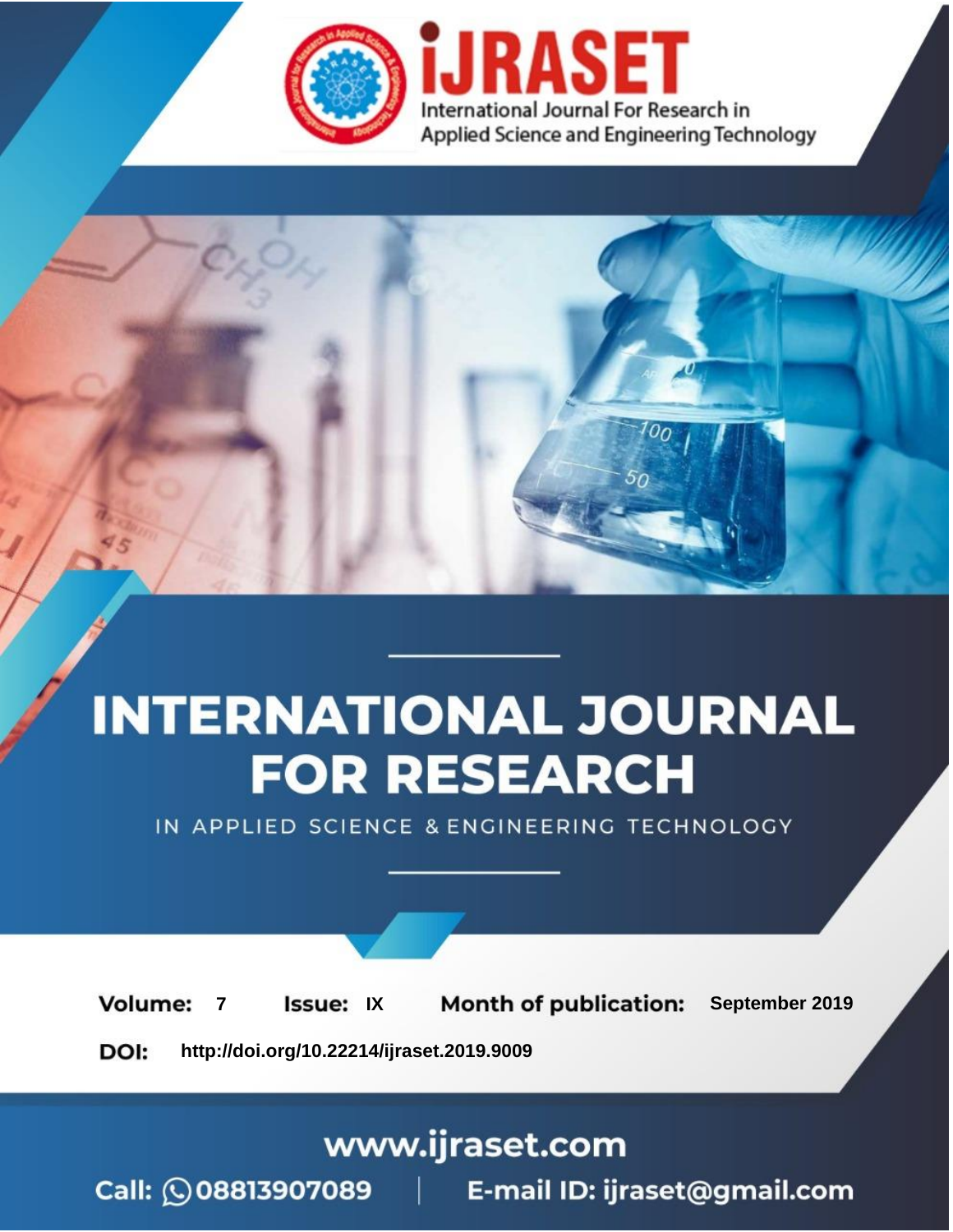

# **The Effect of Lime Stone Powder as an Alternative Cement Replacement Material in Concrete after 28 days**

Nitisha Thakur<sup>1</sup>, Anisha Mire<sup>2</sup>, Mrs. K. Divya Kotecha<sup>3</sup> *1, 2Student of M.tech Structural Engg. <sup>3</sup>Asst.Prof., Dept of Civil Engg. RSRRCET, Bhilai.*

*Abstract: This experimental study presents the variation in the strength of concrete when replacing cement by lime powder in the ratio 30%-35%. M-15 and M-20 grade concrete was used for which lime powder is replaced and an experimental program will be carried out and the effect on characteristics compressive strength will be analysed and the economic parameters are analysed with the optimum % of lime powder so that the overall cost of concrete can be minimized.. The cubes are to be tested after 7 days, 21 days and 28 days and the highest optimum percentage of Lime stone powder which can be preferably needed for highest strength after 28 days is to be examined. The basic aim of this project is to calculate the optimum percentage of lime powder in concrete.*

*Keywords: Lime powder, concrete, strength.*

# **I. INTRODUCTION**

Lime is a calcium containing inorganic mineral composed primarily of oxides and hydroxides usually calcium oxide or calcium hydroxide. These materials are still used in large quantities as building and engineering materials (including limestone products, cement, concrete and mortar) used in many purpose. A concrete made from a mixture of lime, sand, and gravel is said to be as lime concrete. It was widely used before the lime was replaced by Portland cement.

Since long, Lime has been used to make things like plaster and mortar. Lime is usually made by burning of limestone. Chemically; lime itself is calcium oxide (CaO) and is made by roasting calcite (CaCO3) to remove carbon dioxide (CO2). Lime is also called calx or quicklime. Quick Lime is very caustic and can even dissolve human bodies.

When lime is mixed with water, lime slowly turns into the mineral portlandite (dense) in the reaction  $CaO + H2O = Ca \text{ (OH)}2$ . Lime is mixed with an excess of water so it stays fluid, this is called slaking and the lime resulting is called slaked lime. Slaked lime continues to harden over a period of weeks. Lime has to be mixed with sand and other ingredients to take form of slaked lime cement, that can be used as mortar between stones or bricks in a wall or spread over the surface of a wall There, over the next several weeks or longer, it reacts with CO2 in the air to form calcite again(artificial limestone)

# *A. Manufacturing Of Lime*

Lime is usually manufactured by burning limestone, in the process driving off carbon dioxide leaving the clinker of calcium oxide and quick lime. When quick lime is slaked with water, it disintegrates into fine grained powder depending on the volume of water added. The pure slaked lime formed in this way is said to be as fat lime. It can be used for construction of masonry but it hardens quickly in air. Masonry buildings that were built in the past by with fat lime are now demolished as there strength is very less than the strength when lime concrete was placed.

Hydraulic lime is one of the advanced form of fat lime. It is manufactured by addition of fat lime with surkhi (clay rich in silicates).Hydraulic lime can be made into satisfactorily mortar that achieves strength similar to that of cement mortar.

# **II. PROPOSED METHODOLOGY DURING THE TENURE OF RESEARCH WORK:**

The raw materials used in this experimentation were locally available and these included most common binding agent as OPC, fine aggregates is sand procured locally and Lime stone powder a Tap water is used for mixing and curing as it is easily available. The material used for coarse aggregate will be having minimum particle size of 4.75mm. Do a thorough cleaning to remove clay particles.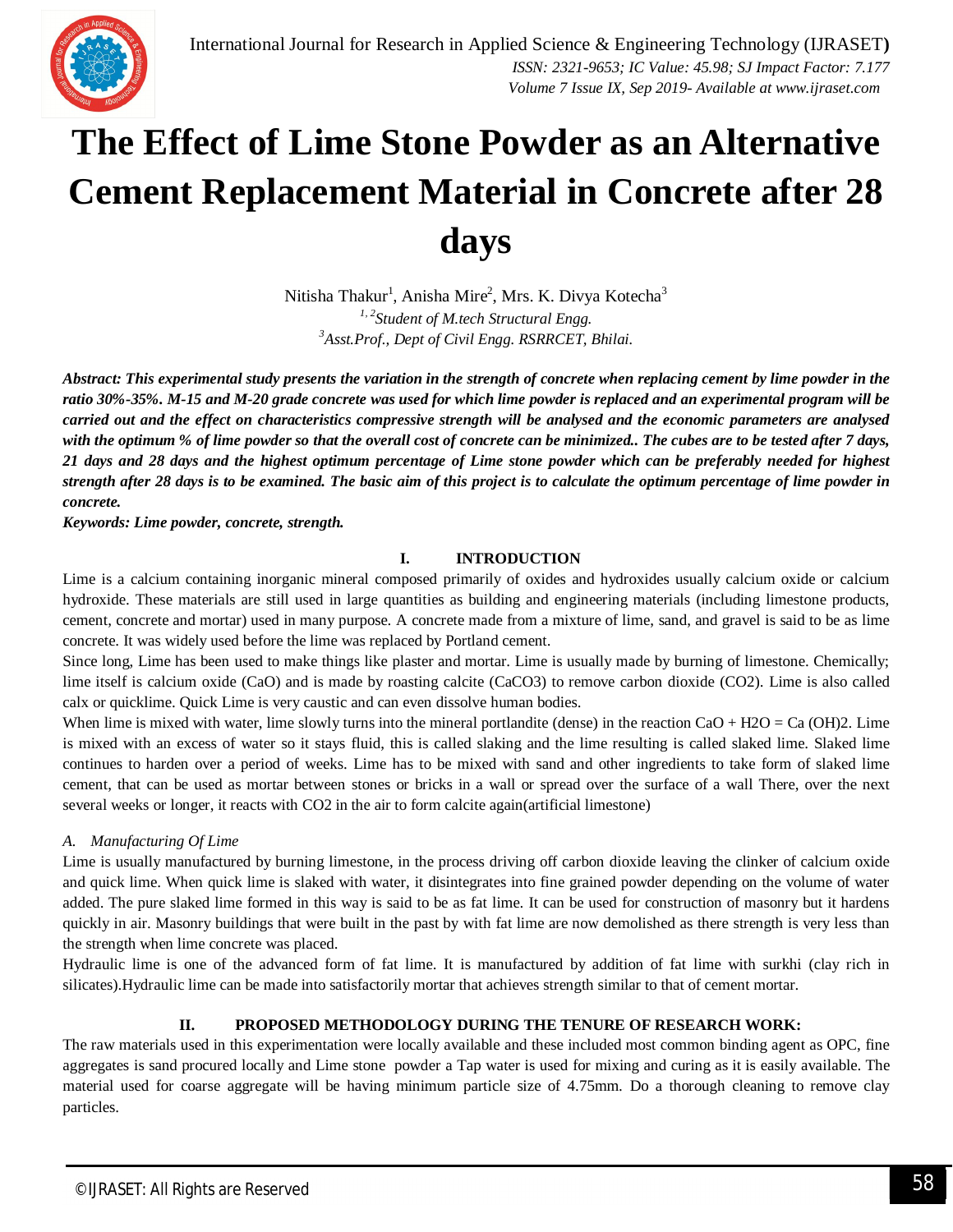

- *A. Selection Of Materials*
- *1)* Cement.
- *2)* Partial replacing LPS(lime stone powder)
- *3)* Fine aggregate
- *4)* Coarse aggregate



Figure 3.1: Lime Stone Powder

The main objective of this project work is to study the mechanical properties of concrete containing the cement is replacement of limestone powder.

In this project M15 & M20 grade of concrete was used to evaluate mechanical properties of concrete. The cement is partial replaced by limestone powder. The cement replacement four test groups the percentages are 10%, 15%, 20% and 25% limestone powder in test series. Casting the concrete cubes, beams and cylinders and 7, 28 days were tested. The following tests were conducted.

- *a)* Specific Gravity Test
- *b)* Sieve Analysis Test
- *c)* Soundness Test
- *d)* Compressive strength test for cubes
- *e)* Flexural strength for beams
- *f)* Split tensile strength test for cylinders



Figure 3.2: Flow chart of the Methodology adopted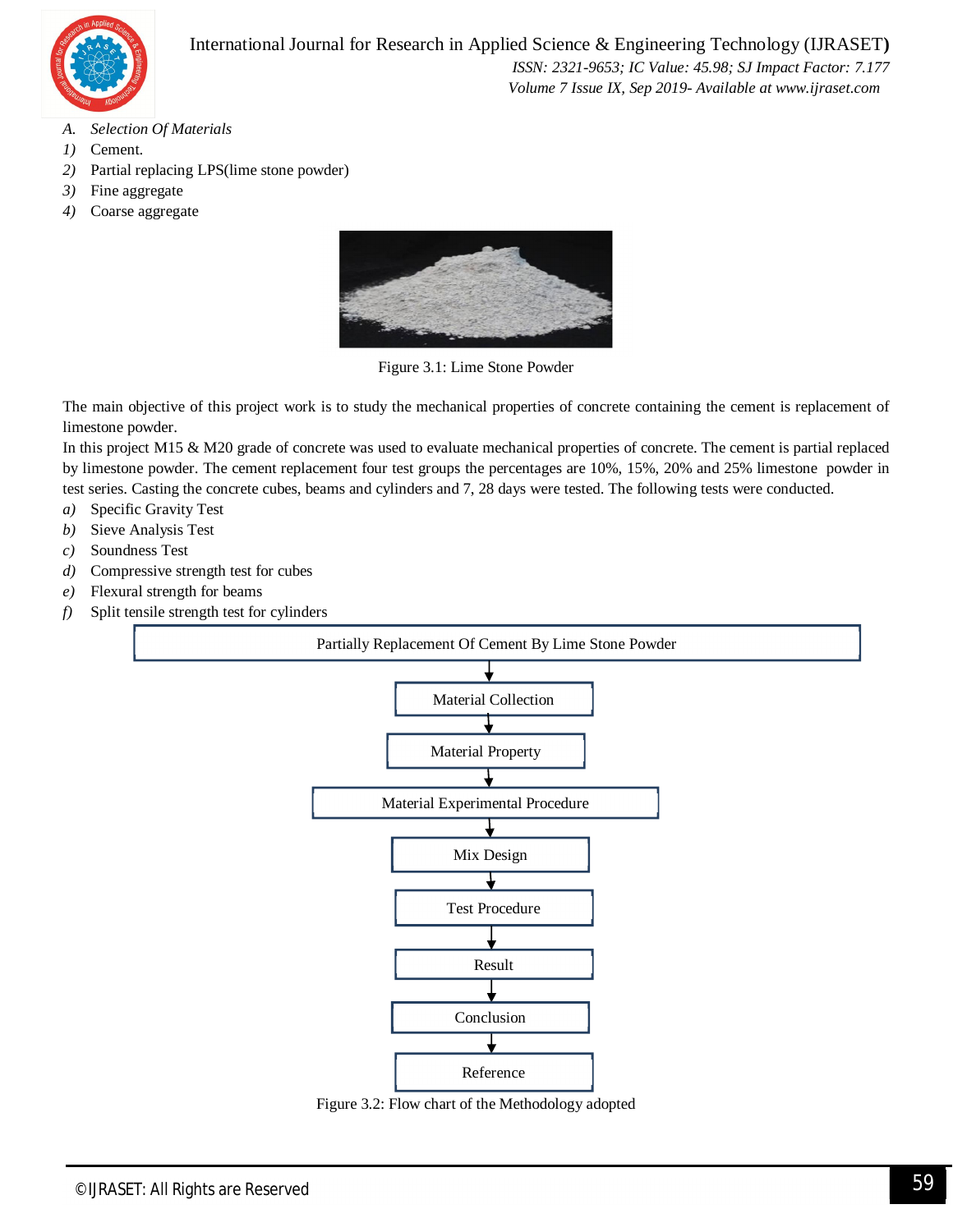

*B. Tests On Materials*

| S. No          | Material         | <b>Test</b>                                      | Apparatus                         |  |  |  |
|----------------|------------------|--------------------------------------------------|-----------------------------------|--|--|--|
| 1.             | Cement           | Specific Gravity<br>Le-Chatelier flask           |                                   |  |  |  |
|                |                  | <b>Standard Consistency</b><br>Vicat's apparatus |                                   |  |  |  |
|                |                  | Initial and Final Setting Time                   | Vicat's apparatus                 |  |  |  |
|                |                  | Compression Test of Cement                       | Mechanical vibrating machine      |  |  |  |
|                |                  | Water Absorption Test                            |                                   |  |  |  |
| $\overline{2}$ | Fine aggregate   | Sieve Analysis of fine aggregate                 | Sieve shaker                      |  |  |  |
|                |                  | Specific gravity of fine aggregate               | Pycnometer                        |  |  |  |
| 3              | Coarse Aggregate | Aggregate crushing value                         | testing<br>Compression<br>machine |  |  |  |
|                |                  | Aggregate impact test                            | Impact testing machine            |  |  |  |
|                |                  | Specific gravity                                 | Wire Basket                       |  |  |  |

Table 3.1: Tests on materials

# *C. Material and Mix Proportions*

The materials used in the investigation and their properties are explain below.

- *1) Cement:* Ordinary Portland cement of 53 grades from Sri Bhavya cement brand conforming to IS: 8112-1989 and IS: 12269- 1987 is used in this experimental work
- *2) Limestone Powder:* The Limestone powder is used for the replacement of cement is brought from Guntur, Andhra Pradesh, India. The performance of concrete mass with limestone powder is replacement for cement. The percentages of limestone powder are 10% ,20% and 30%.
- *3) Fine Aggregate:* Fine aggregates generally consist of natural sand or crushed stone with most particles passing through 9.5 mm sieve. Fine aggregate fine sand were purchased from a nearby crusher in Guntur area, typically the same material used in normal concrete mixture.
- *4) Coarse Aggregate:* The coarse aggregate are stones retained 4.75mm sieve. Nearly all natural aggregate originate from bed rock. Coarse aggregate are different shapes like rounded, irregular or partly rounded, angular, flaky etc. rounded particles full irregular and sometimes shaped on coarse aggregate.
- *5) Water:* The water helps from the strength giving cement and required workability to the concrete. Portable water is used the concrete mix. The quality and quantity of water is used the concrete mix to check carefully.
- *a) Mix Design:* In this process selecting suitable material of concrete and determine relative amount to produce the concrete to required strength, durability and workability economically possible it is concrete mix design.
- *b) Mix Proportion:* The M15,M20 & M25 grade of concrete was prepared the mix design IS: 10262-2009 recommendations are taken. The mix proportions are cement :sand : aggregate with water-cement ratio is desirable according to IS: 10262-2009 recommendations.
- *c) Mixing:* The individual mix ingredients are weighed with their proportions and then the material is place the tray. The materials are mixed thoroughly mixed in dry conditions before added all ingredient. The prepared mix was immediately used for testing fresh mix for workability. In the properties of fresh concrete and tensile strength of hardened concrete were examined.
- *i)* Conventional concrete.
- *ii*) Cement replacement by lime powder by 10%, 20% & 25% and sand replacement respectively.
- *iii*) The lime powder each percentage constant and above samples was test for compressive strength, split tensile strength, flexural strength test.
	- *6) Comparison:* Comparison of 7days and 28days cube crushing strength of M15 , M20 & M25 grade concrete using locally available cement and Limestone Powder as binding Material.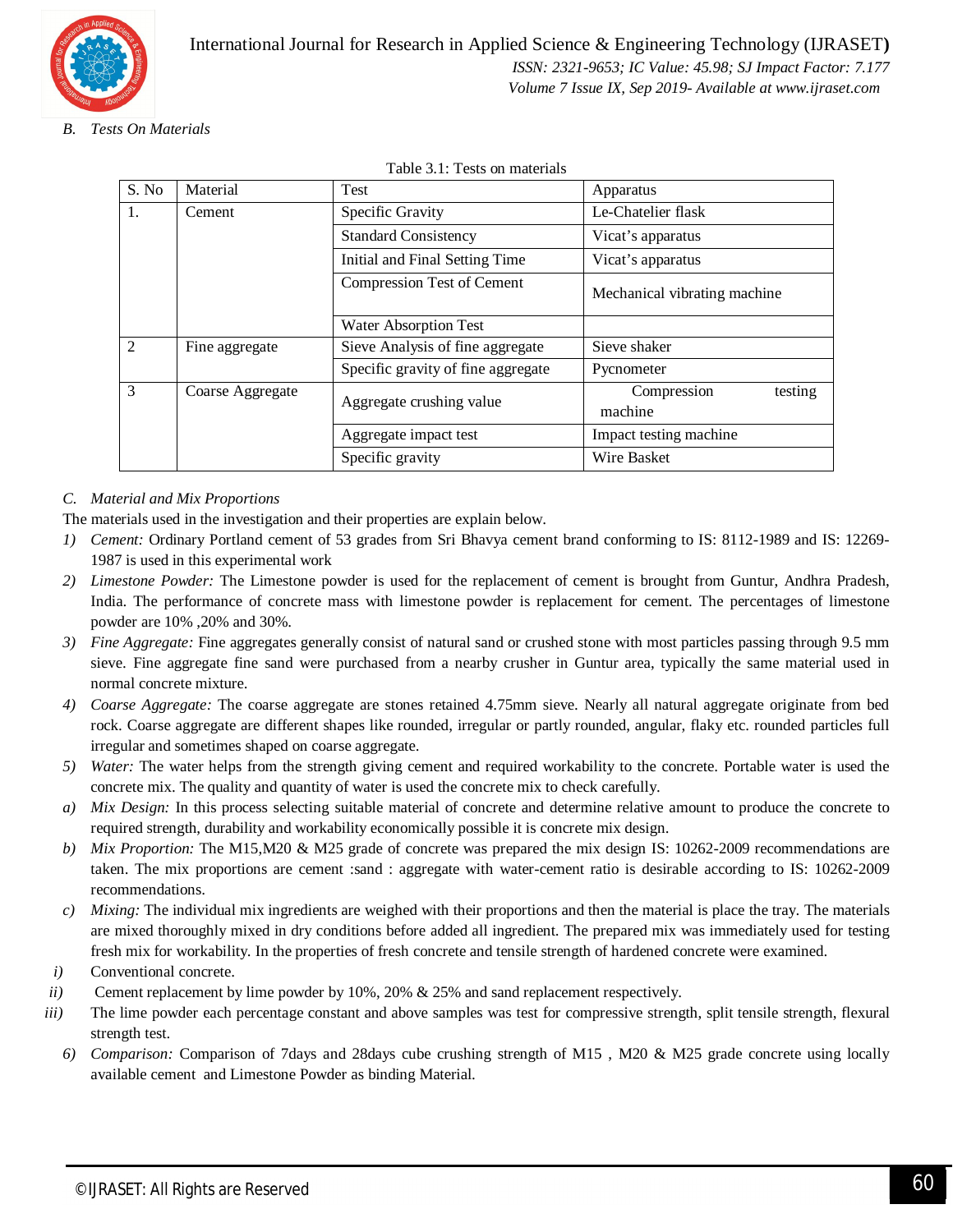

# International Journal for Research in Applied Science & Engineering Technology (IJRASET**)**

 *ISSN: 2321-9653; IC Value: 45.98; SJ Impact Factor: 7.177 Volume 7 Issue IX, Sep 2019- Available at www.ijraset.com*

| III.<br><b>RESULT</b> |                 |         |         |       |         |         |       |  |  |  |
|-----------------------|-----------------|---------|---------|-------|---------|---------|-------|--|--|--|
| Replacement           | Mix Grade       | &7 Days |         |       | 28 Days |         |       |  |  |  |
|                       |                 | Trial1  | Trial 2 | Mean  | Trial1  | Trial 2 | Mean  |  |  |  |
| 0%                    | M15             | 9.87    | 9.93    | 9.9   | 14.91   | 15.02   | 14.97 |  |  |  |
| 10%                   | M15             | 10.02   | 10.08   | 10.05 | 15.05   | 15.21   | 15.13 |  |  |  |
| 20%                   | M15             | 9.91    | 9.96    | 9.93  | 14.93   | 14.98   | 14.96 |  |  |  |
| 30%                   | M15             | 9.71    | 9.82    | 9.77  | 14.76   | 14.81   | 14.79 |  |  |  |
| 0%                    | M <sub>20</sub> | 13.21   | 13.36   | 13.27 | 20.09   | 20.16   | 20.13 |  |  |  |
| 10%                   | M <sub>20</sub> | 13.38   | 13.45   | 13.42 | 20.00   | 20.21   | 20.10 |  |  |  |
| 20%                   | M <sub>20</sub> | 13.25   | 13.35   | 13.30 | 19.97   | 20.02   | 20.0  |  |  |  |
| 30%                   | M <sub>20</sub> | 13.18   | 13.29   | 13.23 | 19.85   | 19.89   | 19.87 |  |  |  |
| 0%                    | M25             | 16.91   | 17.02   | 16.97 | 24.86   | 24.98   | 24.92 |  |  |  |
| 10%                   | M25             | 17.09   | 17.26   | 17.18 | 24.87   | 25.01   | 24.94 |  |  |  |
| 20%                   | M25             | 17.02   | 17.18   | 17.10 | 24.82   | 24.87   | 24.85 |  |  |  |
| 30%                   | M25             | 16.59   | 16.63   | 16.61 | 24.71   | 24.79   | 24.75 |  |  |  |

Table 6.1 Summarized compressive strength

The compressive strength for the concrete mix gradually increased with the increase in % of Lime added up to10- 20% of cement replaced by Lime

As the table shows the concrete mix prepared by replacing the 30% of cement by the Lime is having the more compressive strength upto 10-20% replacement but slightly decreses with extra additional % of replacement upto 20%. If there is a need of concrete with high compressive strengths in same grade of concrete the mix with 30- 35% Lime can be adopted.

High compressive strength can be seen in the concretes with 35% of Lime replaced in the place of cement.

Replacement of natural cement by 30% artificial Lime gives the maximum compressive strength upto 10-20% replacement.

The concrete mix is more workable when 10-20% of cement is replaced by Lime as the slump values and compacting factor values are high when compared to conventional mix. Finally the concrete mix with 10% of cement replaced by Lime gives the best mix with high compressive strength with high workability.

Considering, the acute shortage of river sand, huge short coming on cement, high cost, greater impact on damages and environmental effects, The Construction Industry shall start using the Lime to full extent as alternative, reduce the impacts on environment by not using the cement.

# **IV. CONCLUSION**

- *A.* It was found that as we increase the percentage of lime stone powder the percentage of strength decreases with a kink at 20%
- *B.* This 7 days strength for shows a gradual decrease in strength however a sudden change is noted at 30%.
- *C.* The value at 20% for 7 days compressive strength was found to be respectively 9.93 MPa, 13.30 MPa, 17.10 MPa. Of respective mix grade of M15, M20 & M25.
- *D.* This 28 days strength for shows a gradual decrease in strength however a sudden change is noted at 30%.
- *E.* The value at 20% for 28 days compressive strength was found to be respectively 14.96 MPa, 20.00 MPa, 24.85 MPa. Of respective mix grade of M15, M20 & M25.
- *F.* It can be concluded that the replacement of Lime stone Powder can be replaced upto 20% to be used in members having high load bearing requirement

# **V. FUTURE SCOPE**

There is a vast scope of research in the recycled aggregate usage in concrete. The possible research investigations that can be done are mentioned below:

- *A.* The test can be carried out for different grades of concrete.
- *B.* The use of admixtures in the test can be performed to get improved strength.
- *C.* The durability of such a concrete has to be tested for beams and columns with varying proportions of crushed coconut shell of different ages.
- *D.* A study to deem the correct proportion of lime stone dust with their particle size for special effective concrete.
- *E.* Durability studies on lime stone dust powder concrete should be carried out to assess its behavior in aggressive environments.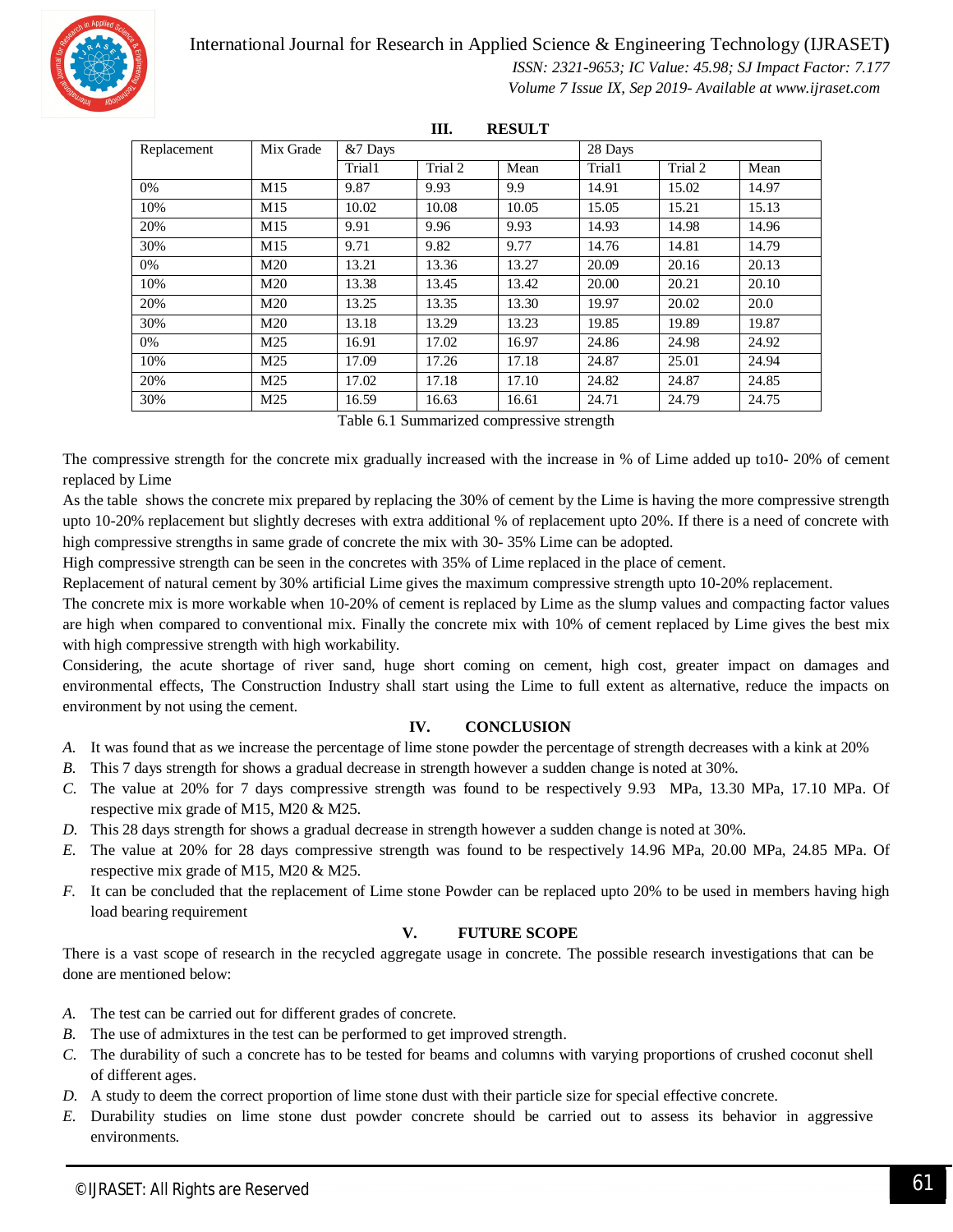International Journal for Research in Applied Science & Engineering Technology (IJRASET**)**



 *ISSN: 2321-9653; IC Value: 45.98; SJ Impact Factor: 7.177 Volume 7 Issue IX, Sep 2019- Available at www.ijraset.com*

- *F.* The behavior of limestone powder in cement matrix can also be an area requiring future research.
- *G.* Sustainability of lime replaced cement in high rise buildings.
- *H.* To design a prototype product 'Development material of the concrete mix by using lime stone powder' as partial replacing material as the binding material of the product.

#### **REFERENCE**

- [1] N. Suneel Kumar,G. Sree Kumar and M.Thirupathamma D.Sasikala , replacement of cement By lime Powder, Cement and Concrete Research, ISSN NO.: 2348-4845.
- [2] E. Rozière, A. Loukili and R. Hachem (2009), Durability of concrete exposed to leaching and external sulphate attacks, Cement and Concrete Research, 39: 1188–1198.
- [3] P. Faucon, F. Adenot, J.F. Jacquinot, J.C. Petit, R. Cabrillac and M. Jorda (1998), Long-term behaviour of cement pastes used for nuclear waste disposal: review of physico-chemical mechanisms of water degradation, Cement and Concrete Research, 28, 847- 857.
- [4] N. Burlion, D. Bernard and D. Chen (2006), X-ray microtomography: Application to microstructure analysis of a cementitious material during leaching process, Cement and Concrete Research, 36, 346–357.
- [5] D. Planel, J. Sercombe, P.L. Bescop, F. Adenot and J.M. Torrenti (2006), Long-term performance of cement paste during combined calcium leachingsulfate attack: kinetics and size effect, Cement and Concrete Research, 36, 137–143.
- [6] F. Adenot and M. Buil (1992), Modelling of the corrosion of the cement paste by deionized water, Cement and Concrete Research, 22, 489–496. Page 191
- [7] H.F.W. Taylor (1997), Cement Chemistry, London: Tomas Telford Publishing.
- [8] C. Carde and R. Francois (1999), Modelling the loss of strength and porosity increase due to the leaching of cement pastes, Cement and Concrete Composites, 21, 181-188.
- [9] E. N. Landis, T. Zhang, E. N. Nagy, G. Nagy and W.R. Franklin (2007), Cracking, damage and fracture in four dimensions, Materials and Structures, 40, 357- 364.
- [10] L. Xiang and Y. PeiYu (2010), Microstructural variation of hardened cement-fly ash pastes leached by soft water, Science China Technological Sciences, 53 (11), 3033-3038.
- [11] C.A. Léony Léon (1998), New perspectives in mercury porosimetry, Advanced Colloid Interface Science, 76-77, 341-372.
- [12] K. Haga, M. Shibata, M. Hironaga, S. Tanaka and S. Nagasaki (2005), Change in pore structure and composition of hardened cement paste during the process of dissolution, Cement and Concrete Research, 35, 943–950.
- [13] M. Mainguy, C. Tognazzi and J.M. Torrenti (2000), Modelling of leaching in pure cement paste and mortar, Cement and Concrete Research, 30: 83– 90.
- [14] A. Delagrave, J. Marchand and M. Pigeon (1998), Influence of microstructure on the tritiated water diffusivity of mortars, Adv. Cement based materials, 7, 60- 65.
- [15] K. Haga, S. Sutou and M. Hironaga (2005), Effects of porosity on leaching of Ca from hardened ordinary Portland cement paste, Cement and Concrete Research, 35: 1764–1775.
- [16] B.D. Cullity (1956), Elements of X-ray diffraction. Addison Wesley publishing company, Inc., USA. P. Faucon, L. Bescop, F. Adenot, P. Bonville, J.F. Jacquinot, F. Pineau and B. Felix (1996), Leaching of cement: Study of the surface layer, Cement and Concrete Research, 26 (11), 1707-1715.
- [17] S. Pattanaik, G.P. Huffman, S. Sahu and R.J. Lee (2004), X-ray absorption fine structure spectroscopy and X-ray diffraction study of the cementitious materials derived from coal combustion by-products, Cement and Concrete Research, 34, 1243-1249.
- [18] C. Carde, R. Francois and J.M. Torrenti (1996), Leaching of both calcium hydroxide and C-S-H from cement paste: Modelling the mechanical behaviour, Cement and Concrete Research, 26(8), 1257-1268.
- [19] C. Carde and R. Francois (1997), Effect of the leaching of calcium hydroxide from cement paste on mechanical and physical properties, Cement and Concrete Research, 27(4), 539-550.
- [20] K. Haga, S. Sutou and M. Hironaga (2005), Effects of porosity on leaching of Ca from hardened ordinary Portland cement paste, Cement and Concrete Research, 35: 1764–1775.
- [21] T.V. Gerven, J. Moors, V. Dutre and C. Vandecasteele (2004), Effect of CO2 on leaching from a cement-stabilized MSWI fly ash, Cement and Concrete Research, 34, 1103-1109.
- [22] J. Jain and N. Neithalath (2009), Analysis of calcium leaching behaviour of plain and modified cement pastes in pure water, Cement and Concrete Composites, 31, 176-185.
- [23] S. Kamali, B. Gerard and M. Moranville (2003), Modelling the leaching kinetics of cement-based Page 192 materials-influence of materials and environment, Cement and Concrete Composites, 25, 451-458.
- [24] J. Duchesne, E. Reardon (1995), Measurement and prediction of portlandite solubility in alkali solutions, Cement and Concrete Research, 25(5), 1043-1053.
- [25] J.J. Gaitero, I. Campillo and A. Guerrero (2008), Reduction of the calcium leaching rate of cement paste by addition of silica nanoparticles, Cement and Concrete Research, 38, 1112-1118.
- [26] T. V. Gerven, J. Moors, V. Dutre and C. Vandecasteele (2004), Effect of CO2 onleaching from a cement-stabilized MSWI fly ash, Cement and Concrete Research, 34,